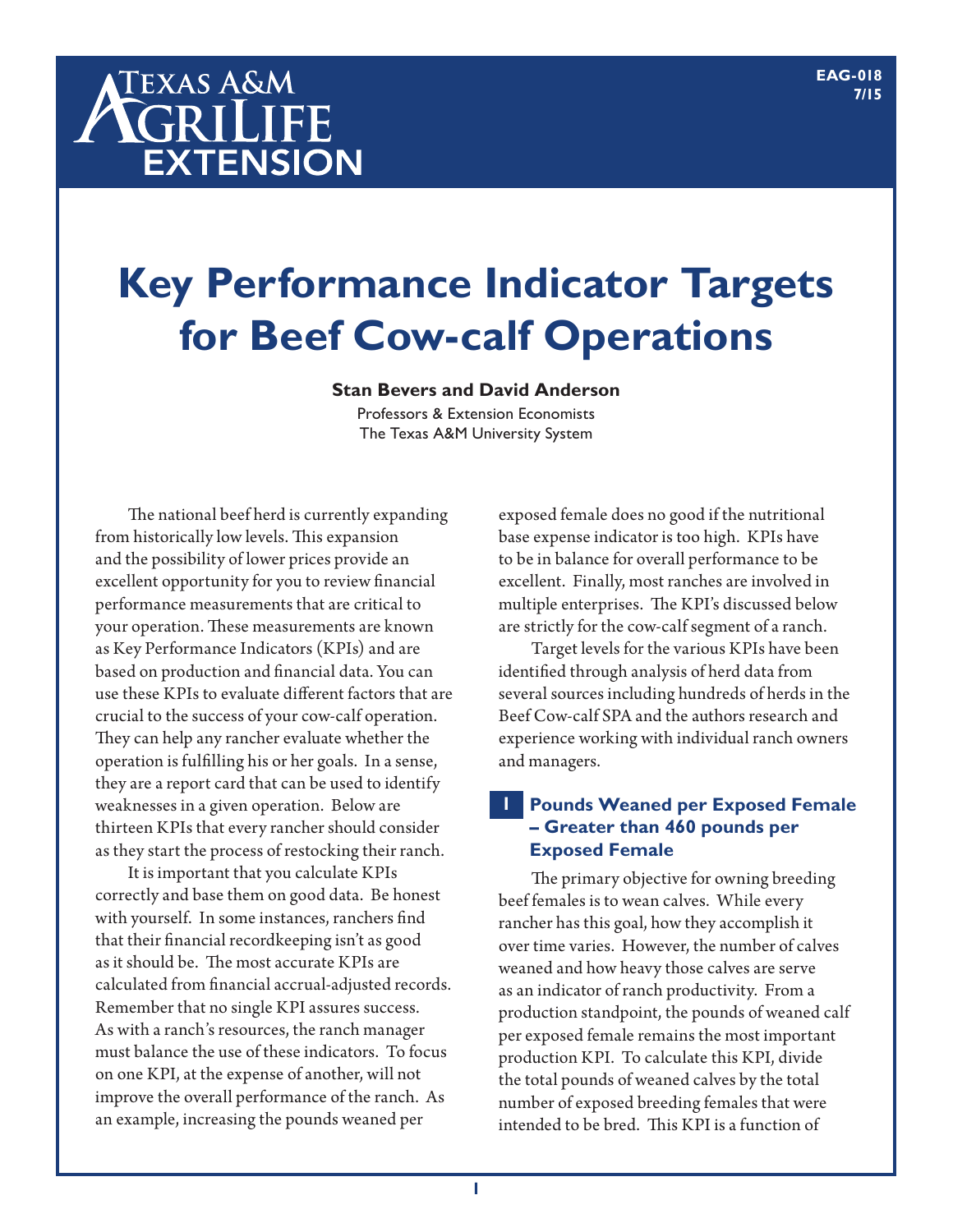weaning percentage and weaning weights. A high weaning percentage begins with a high pregnancy rate followed by a high calving percentage. While weaning weights are certainly a function of genetics and management, weather and days of age are the most important determinants. To solve low pounds weaned per exposed female, a rancher should look first at reproduction rates, not at increasing weaning weights.

# **Revenue per Breeding Female – 2 Greater than \$950 per Breeding Female**

For a ranch to record net income, it must sell products and generate revenue. In its simplest form, this KPI is a product of pounds weaned being sold for a competitive price. However, revenue per breeding female also includes other items. First, this KPI would include the gains or losses associated with the sales of culled breeding stock. Second, it should include the annual value change (accrual adjustment) of the weaned calves that are kept in the herd as replacement heifers or replacement bulls. Ideally, this value would be the accumulated expenses of the calves; however, many ranchers may choose to use market value. The target figure of \$950 per breeding female is based on accumulated expenses, not market value. If you use the market value approach, the KPI should be higher than \$950.

# **Nutrition Base Expense as a Percent 3 of Total Expenses – Between 30.0 and 45.0 Percent**

Because reproduction is the the most important factor in ranch productivity, proper herd nutrition is imperative. Yet, no two ranches have exactly the same resources to grow, purchase, and maintain the nutritional base required by the breeding herd. Thus, we need to identify three types of nutritional expense: 1) expenditures for purchasing forage, protein supplement, salt, and minerals; 2) expenses for producing raised feed, such as hay production; 3) costs to maintain and improve grazing for the herd. Those familiar with

the Beef Cow-calf SPA analysis will recognize these as the Raised/Purchased Feed Expense and the Grazing Expense. To calculate this KPI, start with the total expense of the ranch including owner labor and depreciation. Then, identify the nutritional costs. Most successful ranchers keep nutritional expenses at 30 to 45 percent of total expenses.

### **Labor and Management Expense as a 4 Percent of Total Revenue – Less than 15 Percent**

Labor and management expense can be the most variable cost across beef herds. To calculate this KPI, determine what the total labor and management expense is. If the ranch uses only hired labor and management, this figure is relatively easy to determine. If an owner operates the ranch, he must establish a figure for his labor for this KPI to be comparable. In either case, items such as payroll taxes and employee benefits need to be included. Labor and management costs are higher than most people realize due to the benefits that hired managers receive. To interpret this KPI, the ranch owner should target spending less than \$0.15 for labor and management per one dollar of revenue generated.

#### **Operating Expense as a Percentage of Total Revenue – Less than 75 Percent 5**

Controlling expenses can be one of the most important exercises for ranch owners and managers. Managers should target operating expenses at less than 75 percent of total revenue. Operating expenses include all expenses except interest and depreciation. If operating expenses are less than 75 percent the ranch's total revenue, the ranch can use the remaining 25 percent to 1) pay interest, 2) hold in escrow to cover depreciation expense, or 3) retain as net income. Clearly, a ranch will suffer a net loss if operating expenses plus interest expense and depreciation is greater than total revenue.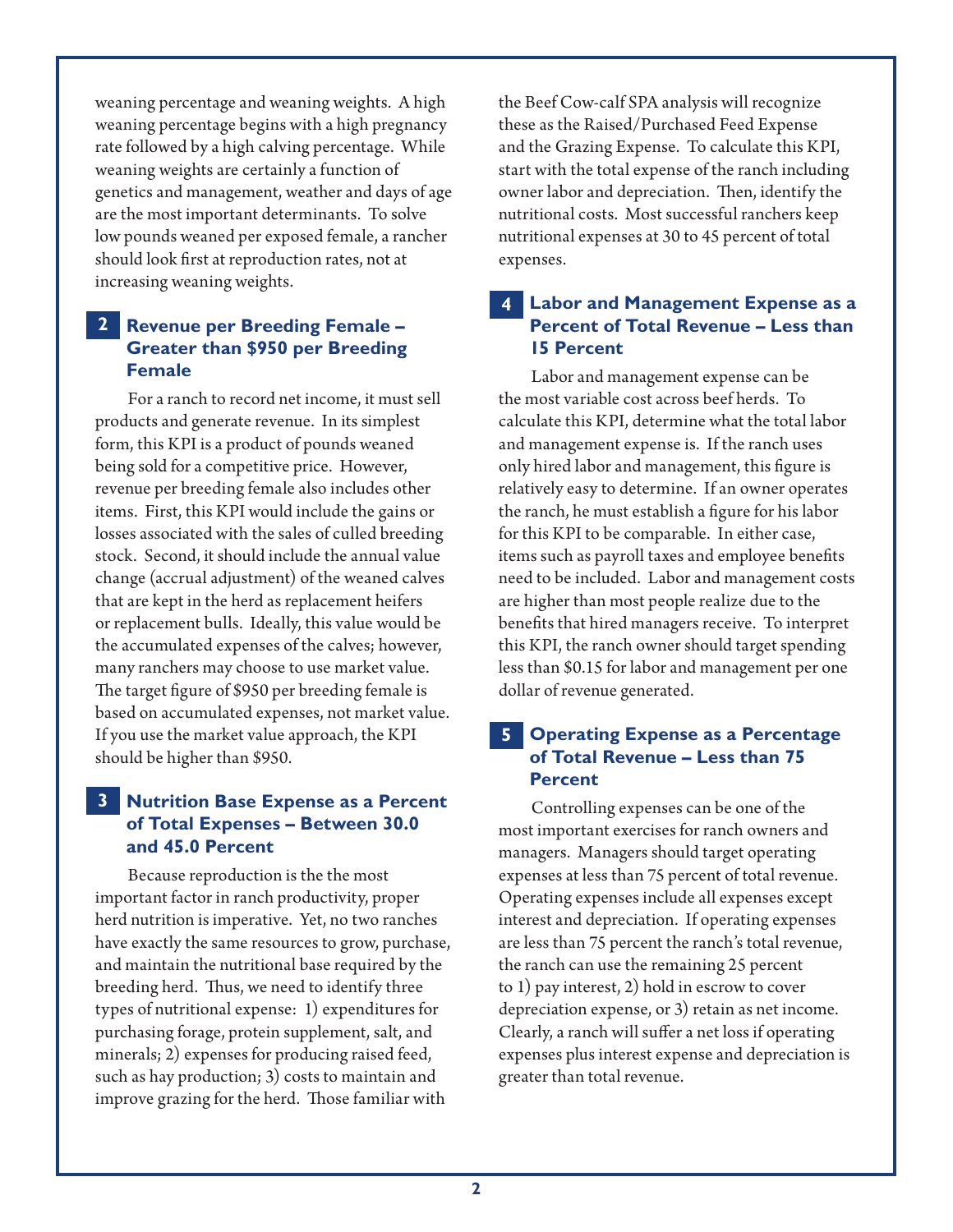#### **Net Income Ratio – Greater than 6 5 Percent**

This ratio corresponds with the fifth KPI. Net Income is calculated as total revenue minus total expenses. This KPI represents that portion of total revenue that is retained as net income. Put another way, a ranch can do four things with total revenue, 1) pay operating expenses, 2) pay interest expenses, 3) place in escrow to account for depreciation expenses, or 4) retain as net income. This KPI records each of the four as a percent of total revenue. This target is to retain greater than 5 percent of the total ranch revenue as net income, while the remaining 95 percent can be used to pay for operating, interest, or depreciation costs.

### **Cost per Cwt. of Weaned Calf – Less 7 than \$170.00 per Cwt.**

For a ranch manager, the best number to know is what it takes to produce a pound of weaned calf, or in this case, 100 pounds of weaned calves. This KPI incorporates the productivity of the ranch and the total expenses it took to create that productivity. Every ranch has a different set of resources that it uses to create calves. This KPI illustrates how efficiently that manager is using those resources. When calculated correctly, you can compare this figure to other ranchers across the country regardless of the resources that the manager is using.

Industry-wide, this bottom line KPI is where ranchers compete with one another. Further, it is known that the cattle industry is cyclical and calf prices move between high (resulting in financial profits) and low (generating financial losses). This cyclical movement of prices relative to each ranch's cost of production is what encourages specific ranchers, and the cow-calf industry in general, to expand or contract. Given current fundamentals, a cost of less than \$170 per cwt. is a target ranchers should shoot for.

#### **Current Ratio – Greater than 2.0 8**

Most ranchers have only one significant payday per year. That makes it imperative to have enough liquid assets to combat unforeseen events such as prolonged dry periods. The current ratio KPI reflects a ranch's ability to pay short-term liabilities, but also provides an estimate of its ability to quickly mitigate the impact of short-term unknown events. This indicator is calculated by dividing the ranch's current assets by the liabilities that have to be paid within the year. Current assets can be cash, savings, or any other asset that can be quickly turned into cash. Ranchers should strive to maintain a current ratio greater than 2.0.

#### **Total Investment (Market Basis) per 9 Breeding Female – Between \$7,500 and \$12,500**

On most ranches, owned land is the major asset on the balance sheet. Currently, external factors have driven land prices higher. In today's real estate market, ranchers are finding it hard for breeding cows to pay for any land purchase. Furthermore, potential ranch heirs look at the large investment, labor required, and low rate of return, and have to wonder whether it would be better to invest elsewhere. The ranch manager's job is to generate the greatest return on the lowest investment possible. This KPI target range, \$7,500 to \$12,500, takes into account that some land has already been purchased (or inherited) or that some portion of land the ranch uses is leased. To calculate this KPI, divide the total asset investment from the balance sheet by the beginning fiscal year inventory of breeding females.

#### **Debt per Breeding Female – Less 10 than \$500 per Breeding Female**

Given the low rate of return on assets, most ranches cannot pay for much debt. To illustrate, a target Rate of Return on Assets KPI (Target KPI #13) is greater than 1.5 percent. With interest rates greater than 4.0 percent, it is impractical to purchase assets that will only return 1.5 percent when that interest is costing the ranch 4.0 percent. This example does not take into account cases where the asset improves the ranch efficiency enough to overcome the interest cost. This KPI can vary with some herds able to handle more